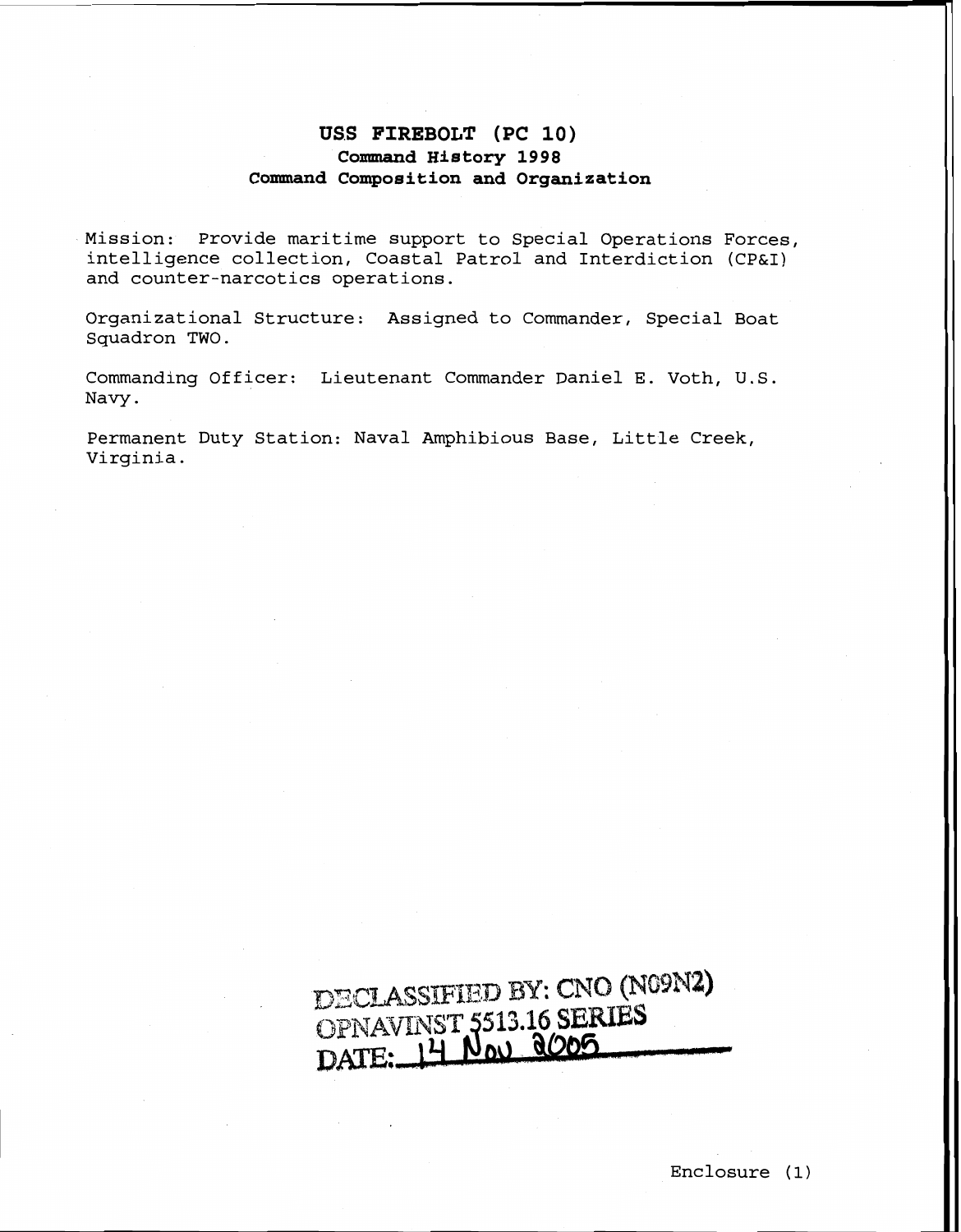## **USS FIREBOLT (PC 10) Command History 1998 Chronology**

Conducted Naval Special Warfare Tactical

19 JAN - 06 FEB:

16 FEB - 27 MAR: 14 APR - 14 MAY: 15 MAY - 09 NOV: 26-30 MAY: 04-08 JUN: 11-15 JUN: 16-19 JUN:  $20 - 21$  JUN: 22 JUN - 10 JUL: 11 JUL: 13-16 JUL: 18-26 JUL: 27-30 JUL: 01-05 AUG: 07 AUG: Training (NSWTT) Weapons Training, Fort A. P. Hill. Conducted and successfully completed NSWTT and Operational Readiness Evaluation (ORE), Puerto Rico. Conducted Prior to Overseas Movement(P0M) leave and stand-down period. Deployed to European Command (EUCOM), Mediterranean and West Africa. Change of Operational Commander (INCHOP) to Naval Special Warfare Unit TEN and Port Visit to Rota, Spain. Port Visit to Cherbourg, France for the 54th Anniversary of D-Day. Port Visit to Stralsund, Germany. Port Visit to Gdynia, Poland. Port Visit to Riga, Latvia. Successfully conducted Joint Combined Exchange Training(JCET) -82111 with Estonian Naval Forces in Tallin, Estonia. Conducted Kiel Canal Transit. Port Visit to Portsmouth, England. Conducted Maintenance Upkeep in Rota, Spain. Port Visit to Funchal, Madera Islands Port Visit to Las Palmas, Canary Islands. Conducted a Brief Stop for Fuel (BSF) in Dakaar, Senegal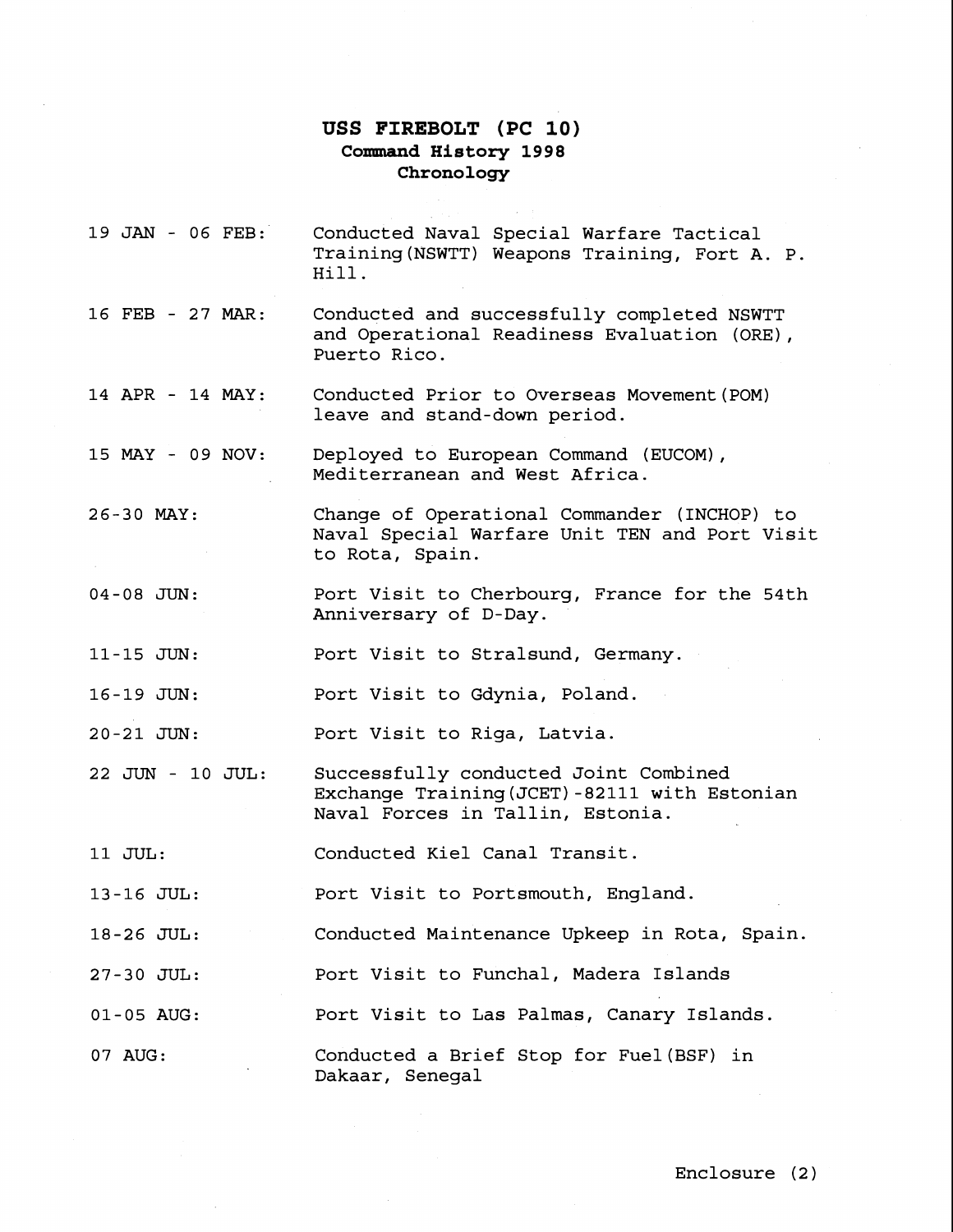| 11 AUG:        | Conducted "CROSSING-THE-LINE" Ceremony<br>commemorating crossing the Equator.                                                         |
|----------------|---------------------------------------------------------------------------------------------------------------------------------------|
| 12-19 AUG:     | Conducted an out-of-cycle JCET in Cote De<br>Voir, Ivory Coast.                                                                       |
| 23 AUG:        | Conducted a BSF in Praia, Cape Verde.                                                                                                 |
| 26-29 AUG:     | Port Visit to Las Palmas, Canary Islands.                                                                                             |
| 31 AUG-01 SEP: | Conducted maintenance and upkeep in Rota,<br>Spain.                                                                                   |
| 02-06 SEP:     | Conducted Exercise ELLIPSE BRAVO in vicinity<br>of Gibraltar.                                                                         |
| 18-26 SEP:     | Conducted Exercise ATLAS HINGE in vicinity of<br>Bizerte, Tunisa.                                                                     |
| 28 SEP:        | Conducted a BSF in Rota, Spain.                                                                                                       |
| 29 SEP:        | Conducted a BSF in Las Palmas, Canary<br>Islands.                                                                                     |
| O1 OCT:        | Conducted a BSF in Dakaar, Senegal.                                                                                                   |
| 02 OCT:        | Conducted maintenance and upkeep in Freetown,<br>Sierre Leone.                                                                        |
| 02-07 OCT:     | Underway in support of Operation SHADOW<br>EXPRESS in vicinity of Liberia for<br>contingency evacuation of U.S. Embassy<br>personnel. |
| 08 OCT:        | Conducted maintenance and upkeep in Freetown,<br>Sierre Leone.                                                                        |
| 14 OCT:        | Conducted a BSF in Las Palmas, Canary<br>Islands.                                                                                     |
| 15-27 OCT:     | Conducted maintenance and upkeep in Rota,<br>Spain.                                                                                   |
| 20 OCT:        | Briefed CINCSOC, General Shumaker, USA, on<br>missions and capabilities of Patrol<br>Coastal (PC) ships.                              |
| 28-31 OCT:     | Port Visit to Las Palmas, Canary Islands.                                                                                             |

Enclosure (2)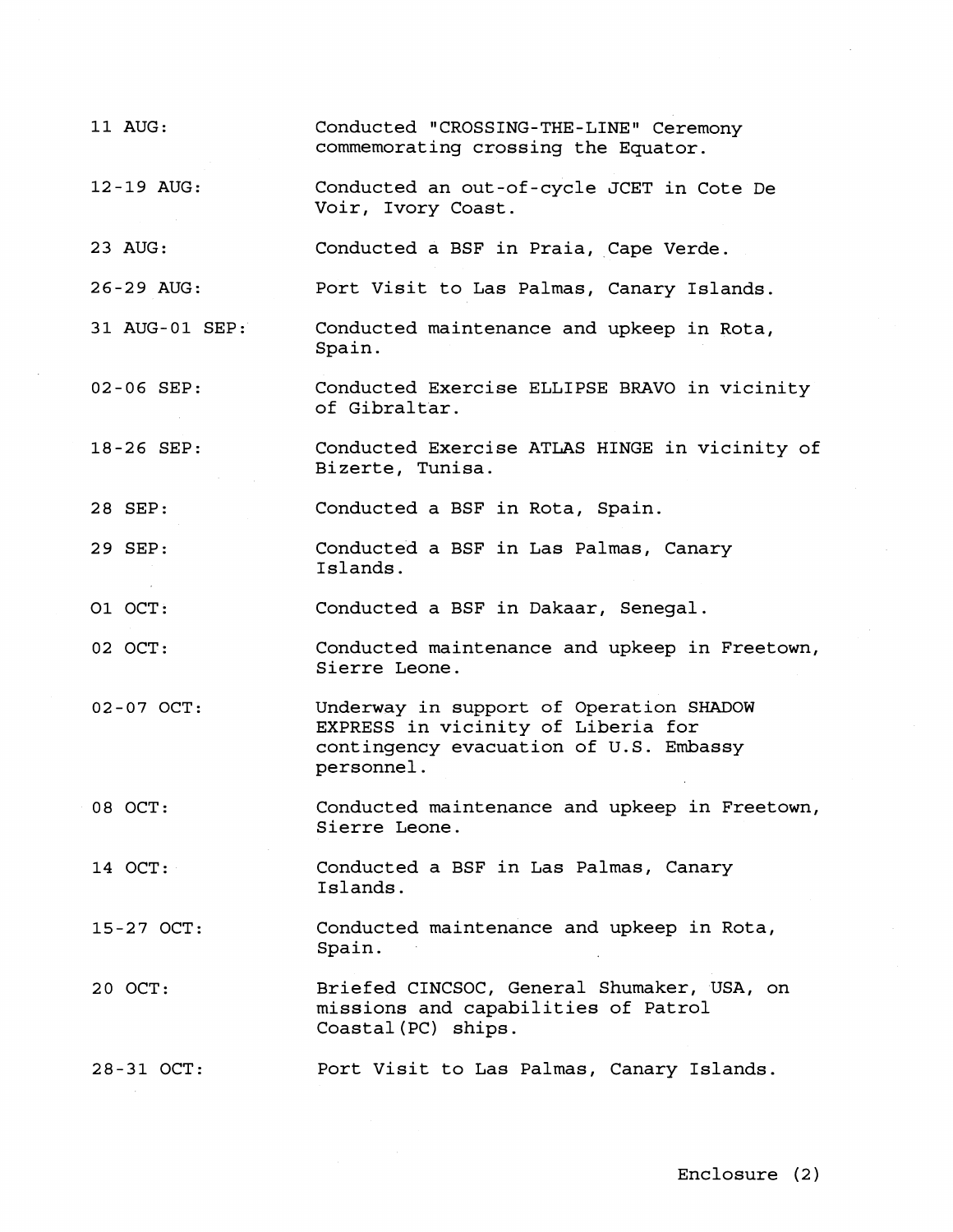**09 NOV: Arrived Homeport, Little Creek, VA. Conducted PHOTOEX in vicinity of Virginia Capes.** 

**10 NOV-31 DEC: Post Deployment POM Leave and Stand-down period in addition to Holiday Leave and Stand-down.**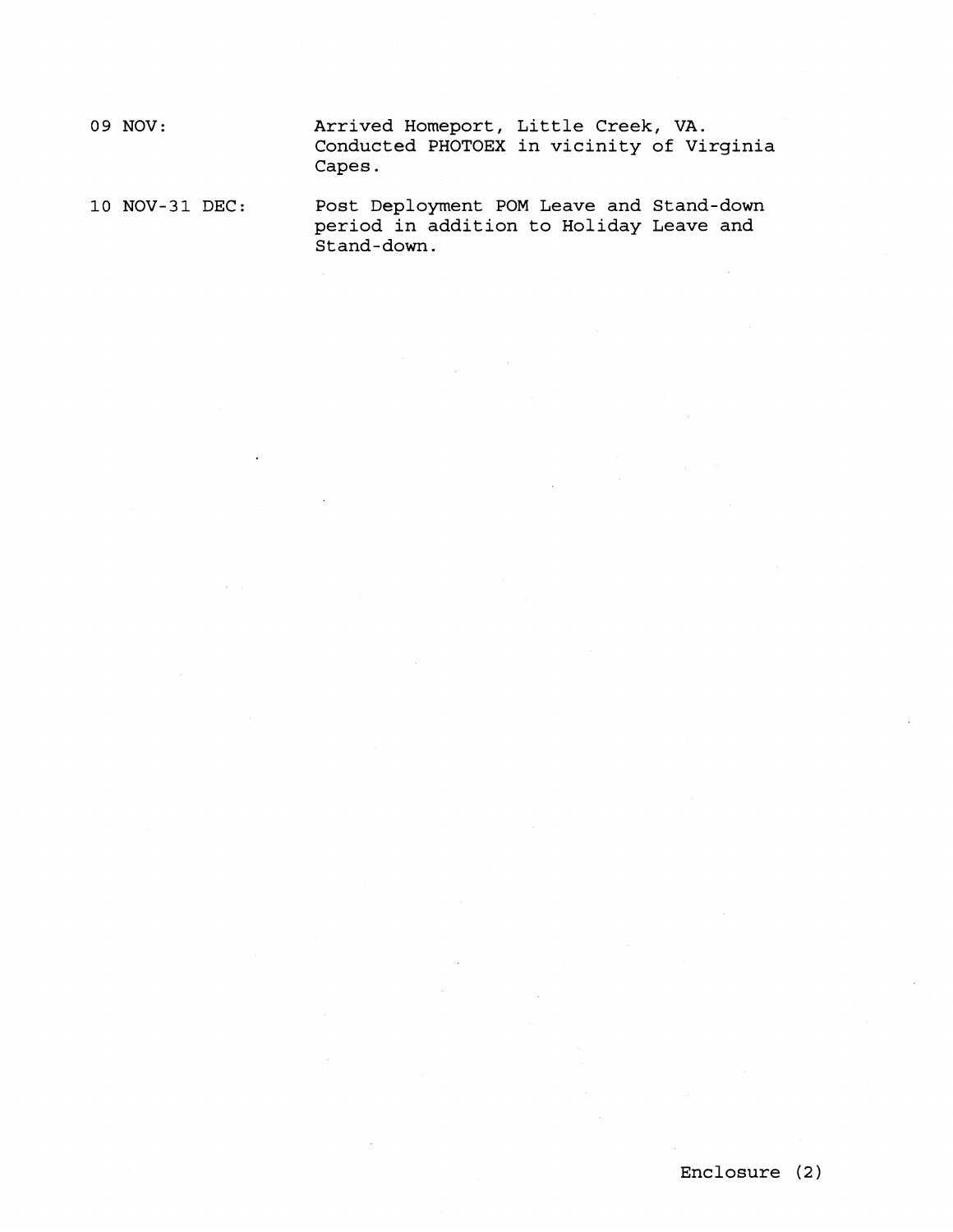## **USS FIREBOLT (PC 10) Command History 1998 Narrative**

During 1998, FIREBOLT had successful Naval Special Warfare Tactical Training(NSWTT), Operational Readiness Evaluation(0RE) and deployment to the Baltic Sea, Mediterranean Sea and West Africa. Beginning in late January, FIREBOLT began for its upcoming deployment with the commencement of NSWTT at Fort AP Hill and Naval Station Roosevelt Roads, Puerto Rico. Upon completion of her NSWTT culminating in a very successful ORE, FIREBOLT began preparations for overseas movement (POM). On May 15<sup>th</sup>, FIREBOLT deployed on her second deployment with her sister ship, USS CHINOOK (PC 9) and USNS CONCORD for six months. On May 26<sup>th</sup> after a ten-day trans-Atlantic Ocean crossing and three underway replenishments(UNREPs) with USNS CONCORD, FIREBOLT conducted a five-day upkeep and maintenance period in Rota, Spain.

June 4TH found FIREBOLT participating in a wreath laying ceremony for the  $54<sup>th</sup>$  anniversary of D-Day immediately followed by the honor of FIREBOLT being the first U.S. Navy warship to visit Stralsund, Germany in celebration of the German Navy's 150<sup>th</sup> birthday. While moored in Gdynia, Poland naval base, the ship conducted a swift three-day upkeep and maintenance period from 15-17 June. After transiting to Riga, Latvia, the crew enjoyed a restful two-day port visit. Following a quick transit to Estonia, FIREBOLT, along with personnel from Special Boat Unit TWENTY, Detachment Hotel provided the Estonian Border Guard with training in Visit, Board, Search and Seize(VBSS), small arms marksmanship, small boat handling/tactics and Naval Surface Fire Support during Joint Combined Exchange Training(JCET) 82111.

On July 11<sup>th</sup>, the ship transited the Kiel Canal to shorten its journey from Estonia to England in thirty-six hours. While in England FIREBOLT conducted a well deserved three-day port visit in Portsmouth and enjoyed sightseeing, tours and good English entertainment. From 18-26 July, FIREBOLT performed a much needed week long maintenance period in Rota, Spain to prepare for its West Africa operations.

During the transit to West Africa, FIREBOLT made port calls to Funchal, Madeira Island and Las Palmas, Canary Islands and conducted a brief stop for fuel (BSF) in Dakaar, Senegal. August 11<sup>th</sup> held a special day for FIREBOLT Sailors as they crossed the Equator, where they conducted the time-honored tradition of the Shell Back ceremony. Following the ceremony, the ship traveled to Cote De Voir, Ivory Coast to participate in an out-of-cycle JCET from 12-19 August. FIREBOLT trained the Cote De Voir Navy